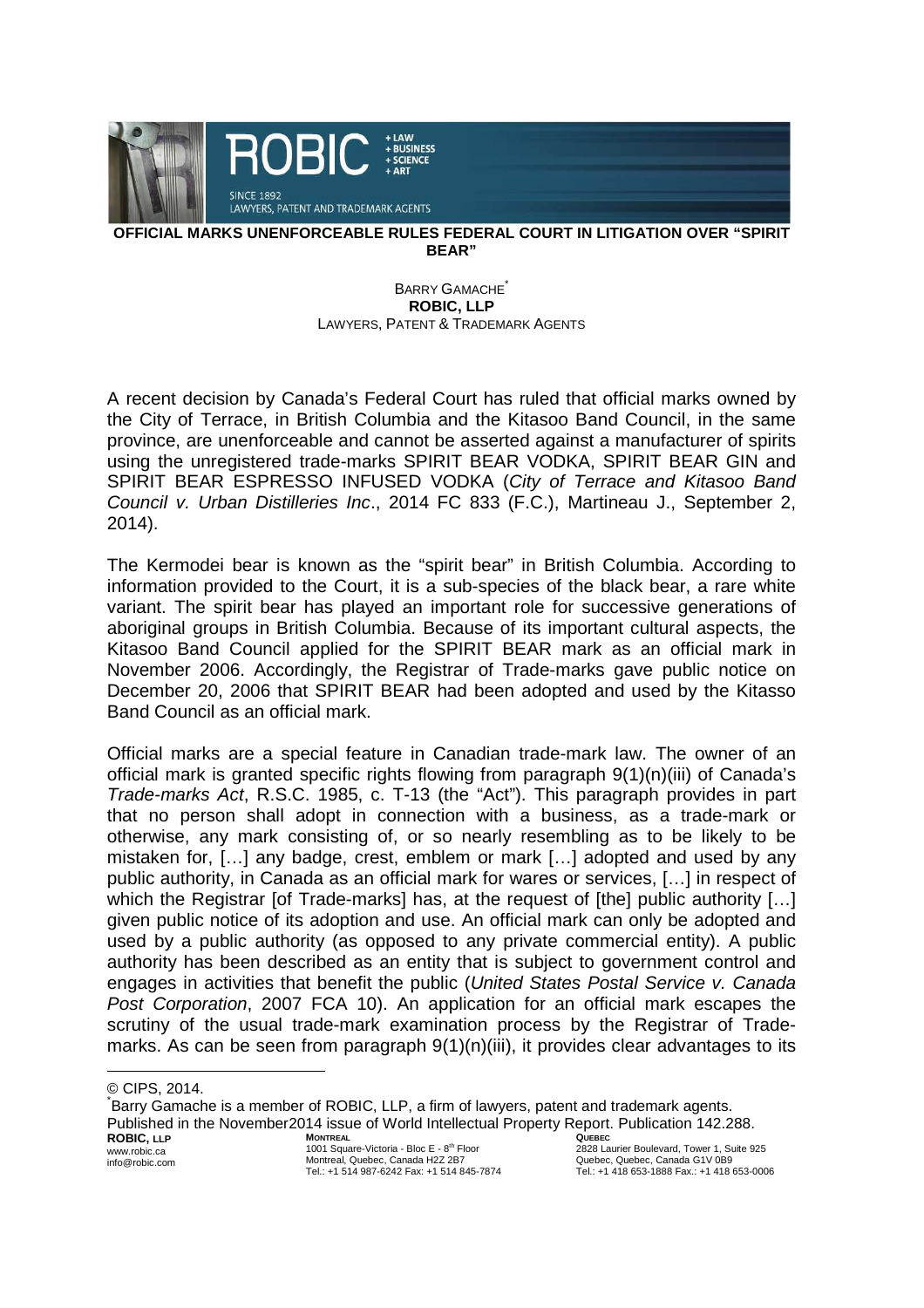owner in allowing a claim against anyone using, as a trade-mark or otherwise, any mark consisting of, or so nearly resembling as to be likely to be mistaken for the official mark.

In this instance, the City of Terrace, British Columbia, also applied for the official mark SPIRIT BEAR. Its application was filed earlier than the one submitted by the Kitasoo Band Council so that the public notice of its adoption and use of the mark was given by the Registrar of Trade-marks more than two years earlier, on January 21, 2004. While both the City of Terrace and the Kitasoo Band Council are each applicant of record for the SPIRIT BEAR official mark (since there is no examination process that would permit the refusal of the second identical mark) and while there might have been some friction between the two in the beginning, they now share use of the SPIRIT BEAR mark through a licencing agreement. Both applicants also licence SPIRIT BEAR to others when they consider it appropriate.

In January 2011, Urban Distilleries Inc. commenced the manufacture of spirits under the unregistered trade-marks SPIRIT BEAR VODKA, SPIRIT BEAR GIN and SPIRIT BEAR ESPRESSO INFUSED VODKA. These trade-marks appear on Urban Distilleries' packaging along with its trade-name, that is also prominently used as a trade-mark.

Earlier, in 2010, Urban Distilleries had filed an application to register the trade-mark SPIRIT BEAR VODKA. While the Examiner at the Trade-marks Office appeared satisfied that Urban Distilleries' trade-mark was registrable and allowed it to be published for opposition purposes, the City of Terrace and the Kitasoo Band Council opposed the application. As Urban Distilleries decided not to defend its application, its mark was deemed abandoned in September 2011. Urban Distilleries decided however to continue using this trade-mark and other unregistered SPIRIT BEAR marks in association with its products.

On August 22, 2013, the City of Terrace and the Kitasoo Band Council commenced proceedings before Canada's Federal Court in order to obtain injunctive relief against Urban Distilleries. The Plaintiffs sought from the Court an order against Urban Distilleries to destroy its products not already on the market and to surrender its profits flowing from the sale of its products under the SPIRIT BEAR trade-mark. In its defense and counterclaim, Urban Distilleries claimed that the Plaintiffs' official marks were unenforceable as there had been no adoption and use of them prior to the public notice given by the Registrar of Trade-marks. Urban Distilleries also alleged that each Plaintiff was not a public authority and that, in any event, the use by Urban Distilleries of any type of SPIRIT BEAR trade-mark was not likely to cause any type of confusion.

On April 29, 2014 both Plaintiffs filed a motion for summary judgment asking the Court to consider several issues, including: "1) are the [P]laintiffs public authorities entitled to registration of an official mark under paragraph 9(1)(n)(iii) of the Act; 2) have the Plaintiffs shown adoption and use as of the relevant date, the date of

**ROBIC, LLP** www.robic.ca info@robic.com **MONTREAL** 1001 Square-Victoria - Bloc E - 8<sup>th</sup> Floor Montreal, Quebec, Canada H2Z 2B7 Tel.: +1 514 987-6242 Fax: +1 514 845-7874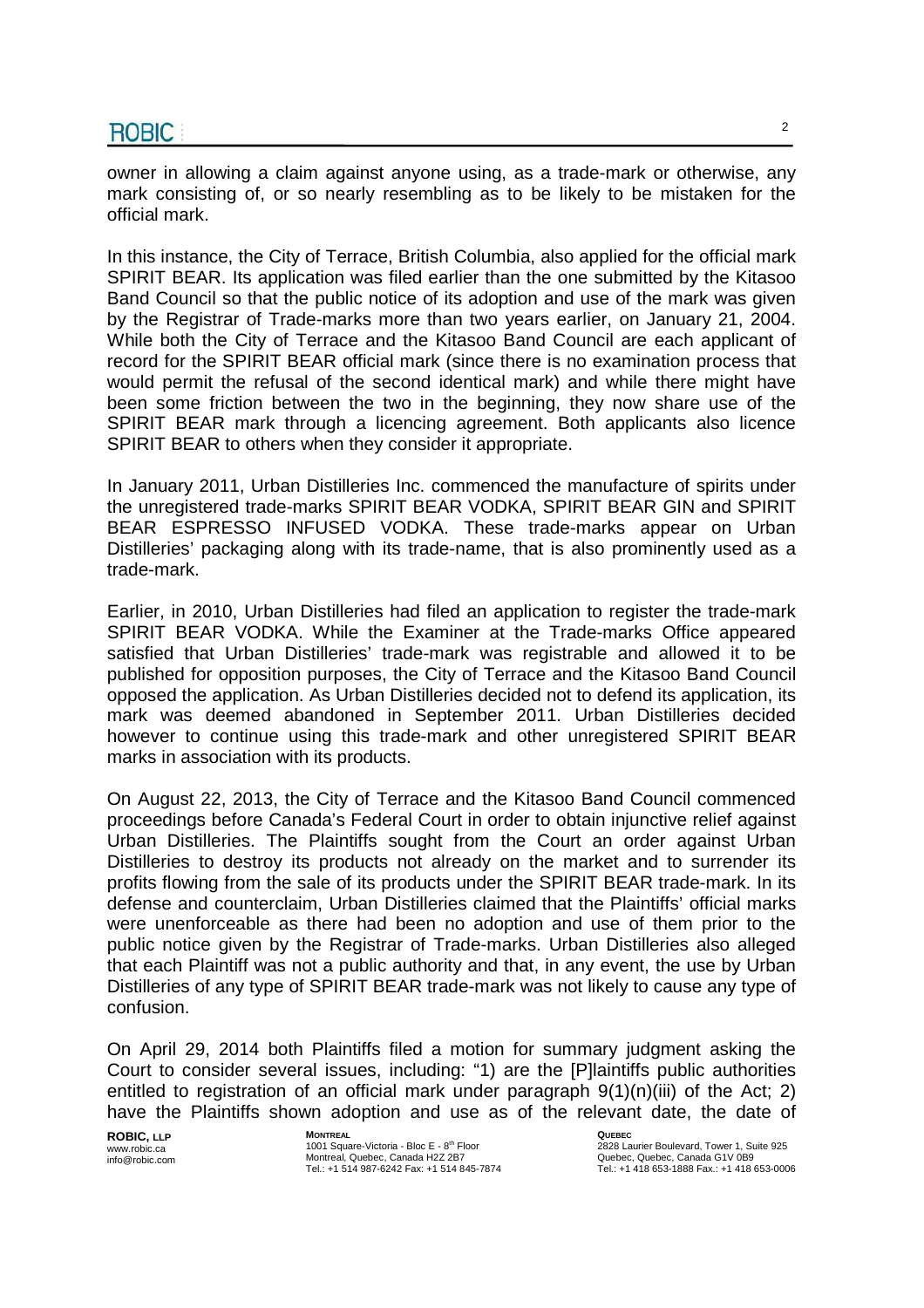publication of the official mark; 3) do the Urban Distilleries unregistered marks consist of or so nearly resemble as to be likely to be mistaken for the Plaintiffs' official mark SPIRIT BEAR under section 9(1) of the Act; and 4) do any of the limitations period, estoppel or laches arguments apply?".

While various issues were raised by the Plaintiffs, the Court examined Plaintiffs' claims that they each had established the adoption and use of their respective official marks as of the date of publication of each public notice given by the Registrar of Trade-marks since, in the Court's view, this was the determinative issue. Should the Plaintiffs' evidence not establish their adoption and use of their respective official marks, the Court could then declare their marks unenforceable and reject their claims against Urban Distilleries.

While adoption can be established by a simple statement, use of an official mark by a public authority can be evidenced by any public display of the official mark prior to its publication by the Registrar of Trade-marks. The official mark must also be associated with a particular ware or service.

The city of Terrace submitted evidence that it had discussed Kermodei bears on its website. However, SPIRIT BEAR as a mark was not shown. City communications referring to SPIRIT BEAR were described by the Court as internal documents. Even in internal city correspondence, in the Court's view, it was unclear whether the expression "spirit bear" was used as an official mark since it did not stand out from the surrounding material. Finally, in the examples of use submitted, there did not appear to be any public display of SPIRIT BEAR or that it was used as a mark in any traditional sense.

The evidence submitted by the Kitasoo Band Council also appeared problematic. The Court described in its reasons (at par. 15) the difficulties associated therewith: "There is no doubt that the spirit bear plays an important role to many aboriginal groups. The affiant Douglas Neasloss, a member of the Kitasoo Band Council, states that the spirit bear has been part of his band's culture for generations. Included as evidence, is a diary entry of hereditary Chief Ernest Mason Jr., provided to the Court. This is hearsay evidence. The diary entry was photocopied October 21, 2013, according to Larry Greba, who hand-wrote this fact on the photocopy. Larry Greba is not an affiant in this proceeding. The entry is undated and non-contemporaneous; it is unclear when the events mentioned occurred. The affiant states they occurred in 2002. The diary entry discusses a spirit bear mask carving, a composition titled "song for the spirit bear", and a living, breathing spirit bear visiting the site of a newly erected replica big house. While the spirit bear is important in the Kitasoo culture, this is not enough to rise it to the level of use on wares or services contemplated for an official mark."

According to the Court, the Plaintiffs' evidence failed to establish that they had used their respective official marks as of the relevant dates (when each was given public notice of its adoption and use by the Registrar of Trade-marks). The Court concluded

**ROBIC, LLP** www.robic.ca info@robic.com **MONTREAL** 1001 Square-Victoria - Bloc E - 8<sup>th</sup> Floor Montreal, Quebec, Canada H2Z 2B7 Tel.: +1 514 987-6242 Fax: +1 514 845-7874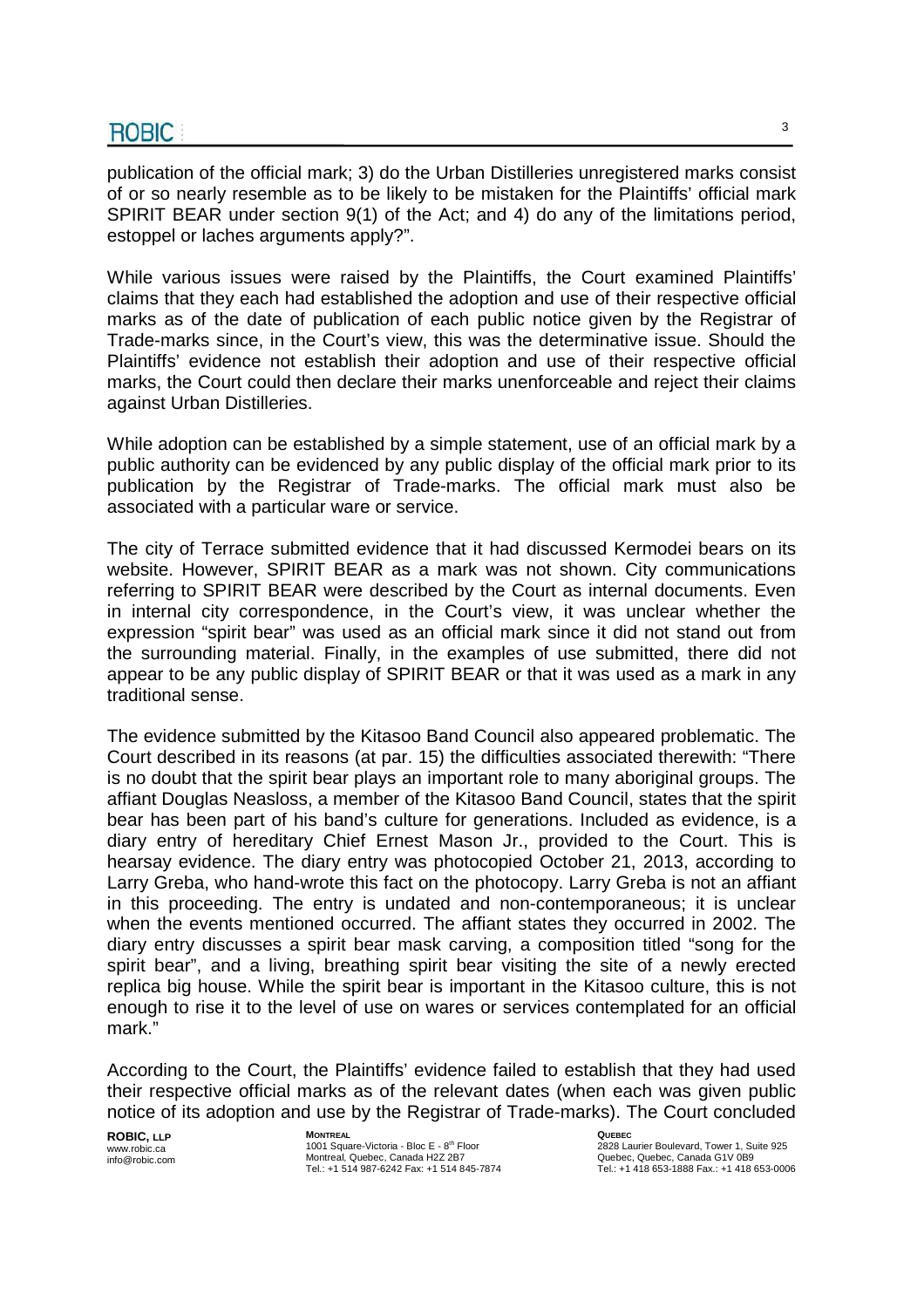that both official marks were unenforceable. Urban Distilleries' counterclaim was also allowed.

While some in the legal community have questioned the privileged position given under Canadian trade-mark law to official marks, the proof of use of such marks is not without some difficulties as this decision illustrates. Any public authority who requests that public notice be given of its adoption and use of an official mark should make sure to adequately document the display of its mark as an official mark before it presents its application to the Registrar. Should this documentation be defective in any way, it might find itself licking its wounds as in the present case.

On October 2, 2014, the Kitasoo Band Council filed a Notice of Appeal before the Federal Court of Appeal (file A-436-14) against the Court's decision.



**ROBIC, LLP** www.robic.ca info@robic.com **MONTREAL** 1001 Square-Victoria - Bloc E - 8<sup>th</sup> Floor Montreal, Quebec, Canada H2Z 2B7 Tel.: +1 514 987-6242 Fax: +1 514 845-7874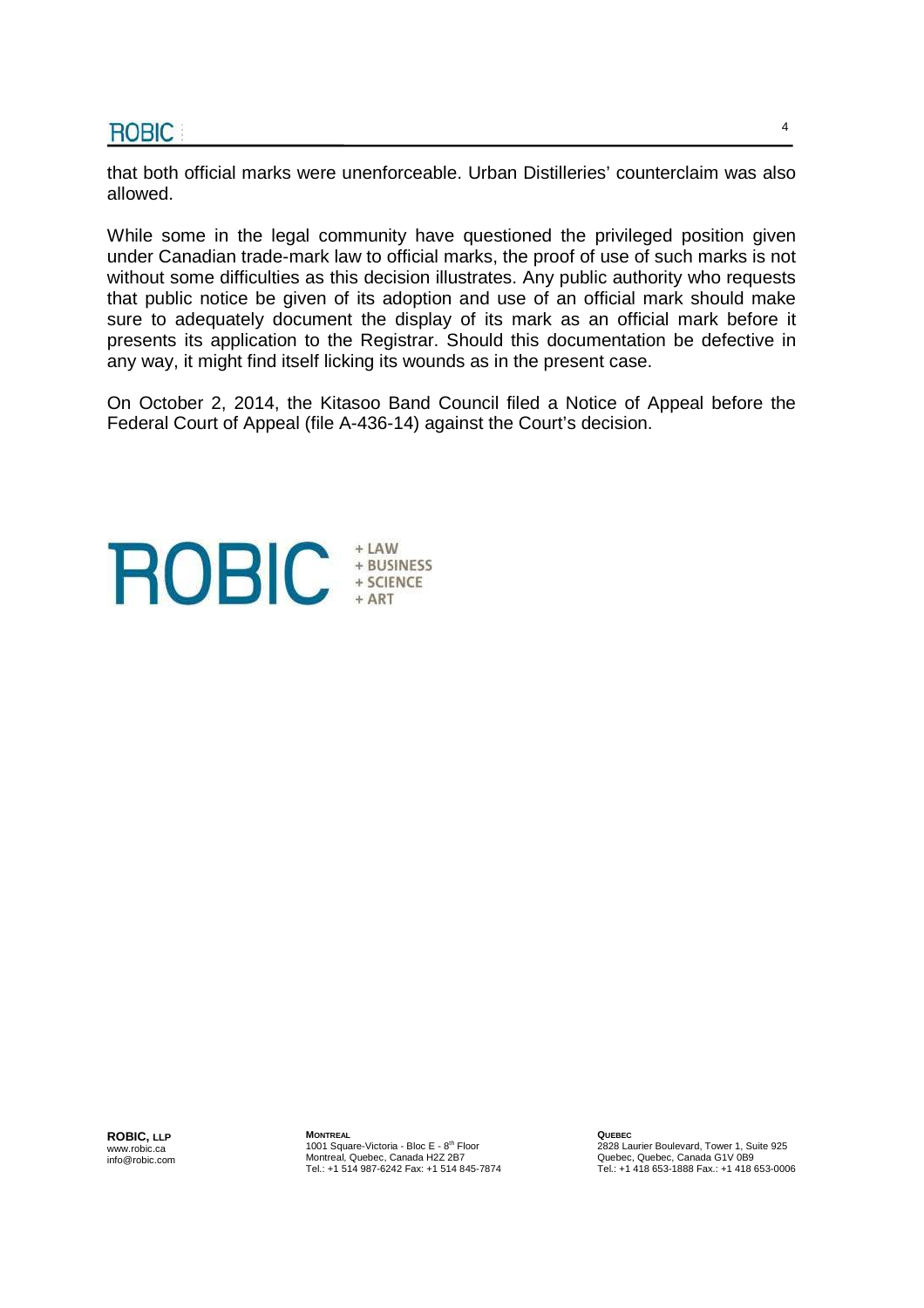Pour des services de conseils dans le domaine de la propriété intellectuelle et des technologies de l'information et des communications (incluant les services d'agents de brevets et de marques de commerce) de même que des services juridiques.

**ROBIC, un groupe d'avocats et d'agents de brevets et de marques de commerce voué depuis 1892 à la protection et à la valorisation de la propriété intellectuelle dans tous les domaines: brevets, dessins industriels et modèles utilitaires; marques de commerce, marques de certification et appellations d'origine; droits d'auteur, propriété littéraire et artistique, droits voisins et de l'artiste interprète; informatique, logiciels et circuits intégrés; biotechnologies, pharmaceutiques et obtentions végétales; secrets de commerce, know-how et concurrence; licences, franchises et transferts de technologies; commerce électronique, distribution et droit des affaires; marquage, publicité et étiquetage; poursuite, litige et arbitrage; vérification diligente et audit. ROBIC, a group of lawyers and of patent and trademark agents dedicated since 1892 to the protection and the valorization of all fields of intellectual property: patents, industrial designs and utility patents; trademarks, certification marks and indications of origin; copyright and entertainment law, artists and performers, neighbouring rights; computer, software and integrated circuits; biotechnologies, pharmaceuticals and plant breeders; trade secrets, knowhow, competition and anti-trust; licensing, franchising and technology transfers; e-commerce, distribution and business law; marketing, publicity and labelling; prosecution litigation and arbitration; due diligence. ® / MD**

**COPYRIGHTER TM/MC**

**IDEAS LIVE HERE ® / MD**

**IL A TOUT DE MÊME FALLU L'INVENTER! ® / MD**

**LA MAÎTRISE DES INTANGIBLES ® / MD**

**LEGER ROBIC RICHARD ® / MD**

**NOS FENÊTRES GRANDES OUVERTES SUR LE MONDE DES AFFAIRES ® / MD**

**PATENTER® / MD** 



**ROBIC LLP** www.robic.ca info@robic.com **MONTREAL** 1001 Square-Victoria - Bloc E - 8<sup>th</sup> Floor Montreal, Quebec, Canada H2Z 2B7 Tel.: +1 514 987-6242 Fax: +1 514 845-7874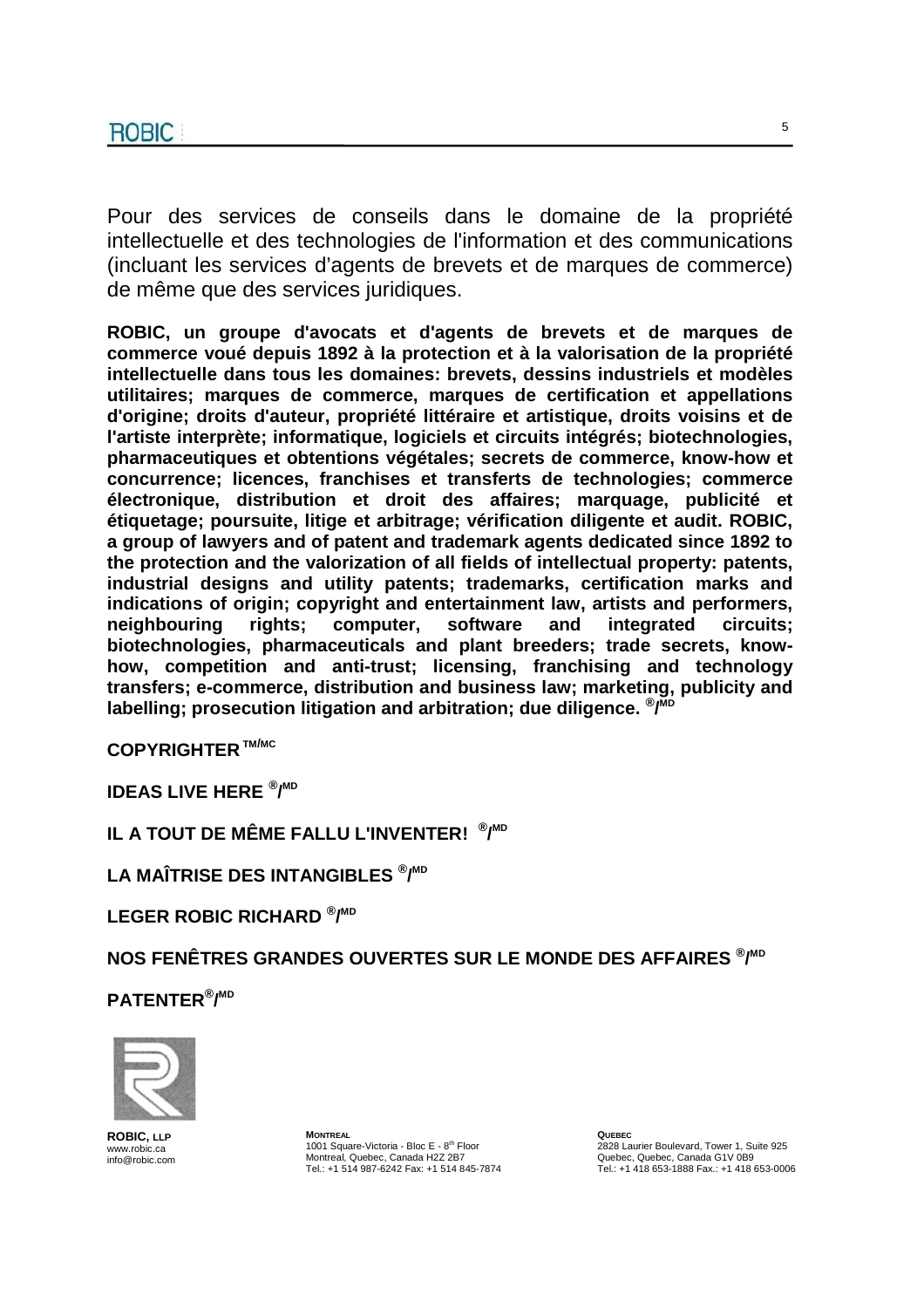**ou «R» ® / MD stylisé** 

**ROBIC®/MD**



+ AFFAIRES + SCIENCES + ARTS **ou ROBIC + DROIT +AFFAIRES +SCIENCES +ARTS® / MD stylisé**



**ou ROBIC +LAW +BUSINESS +SCIENCE +ART® / MD stylisé** 

**THE TRADEMARKER GROUP TM/MC**

**TRADEMARKER TM/MC**

**VOS IDÉES À LA PORTÉE DU MONDE , DES AFFAIRES À LA GRANDEUR DE LA PLANÈTE® / MD**

**YOUR BUSINESS IS THE WORLD OF IDEAS; OUR BUSINESS BRINGS YOUR IDEAS TO THE WORLD ® / MD**

Marques de commerce de ROBIC, S.E.N.C.R.L. pour ses services de conseils dans le domaine de la propriété intellectuelle et des technologies de l'information et des communications (incluant les services d'agents de brevets et de marques de commerce) de même que ses services juridiques

\*\*\*\*\*\*\*\*\*\*\*\*\*\*\*\*\*\*\*\*\*\*\*\*\*\*\*\*\*\*\*\*\*\*\*\*\*\*\*\*\*\*\*\*\*\*\*\*\*\*\*\*\*\*\*\*\*\*\*\*\*\*\*\*\*\*\*\*\*\*\*\*\*\*\*\*\*\*\*\*\*\*\*\*\*\*\*\*\*\*\*\*\*\*\*\*\* \*

For services pertaining to intellectual property, technology and communication law and related matters (including patent and trade-mark agency services) as well as legal services.

**ROBIC, LLP** www.robic.ca info@robic.com **MONTREAL** 1001 Square-Victoria - Bloc E - 8<sup>th</sup> Floor Montreal, Quebec, Canada H2Z 2B7 Tel.: +1 514 987-6242 Fax: +1 514 845-7874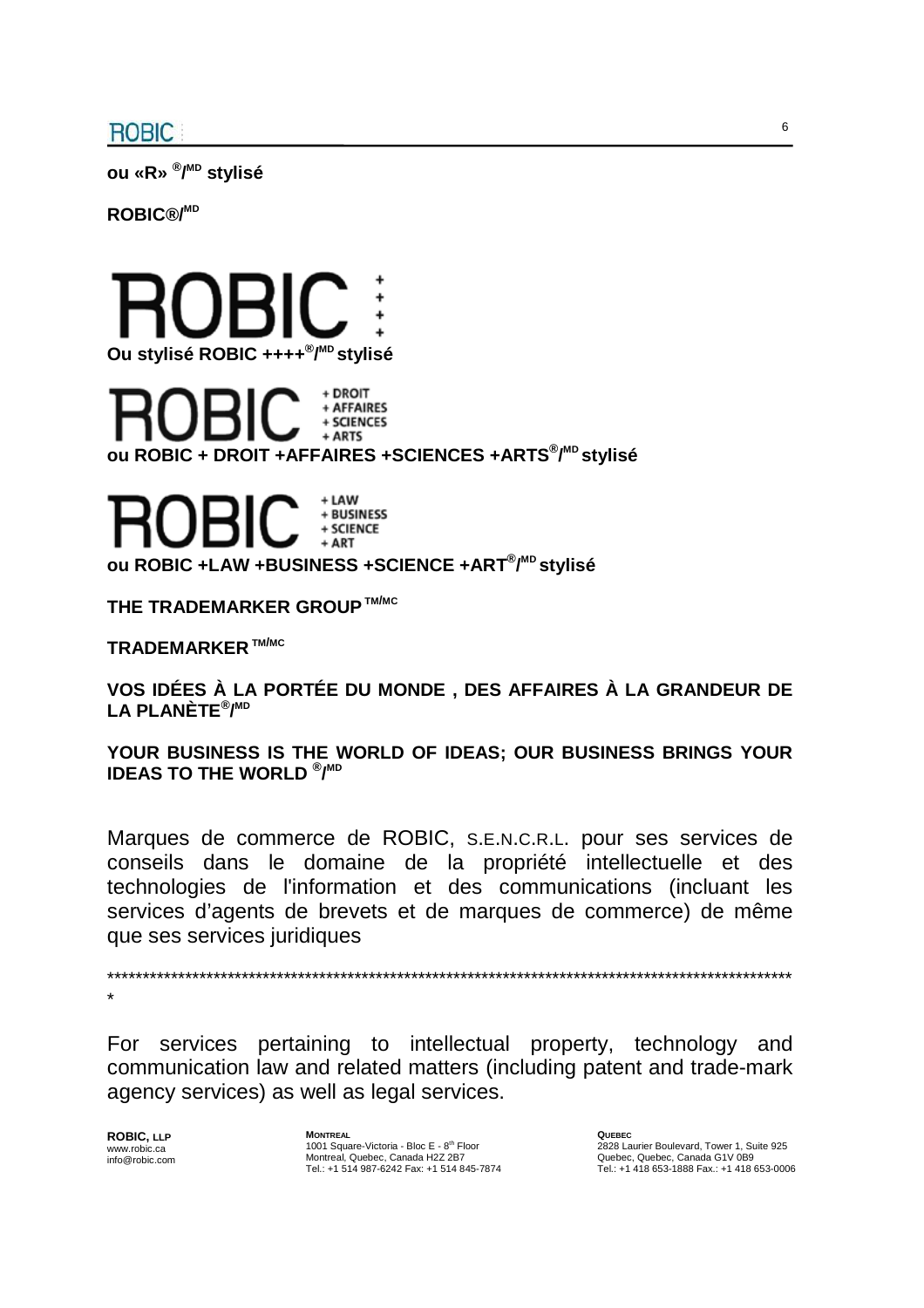**ROBIC, un groupe d'avocats et d'agents de brevets et de marques de commerce voué depuis 1892 à la protection et à la valorisation de la propriété intellectuelle dans tous les domaines: brevets, dessins industriels et modèles utilitaires; marques de commerce, marques de certification et appellations d'origine; droits d'auteur, propriété littéraire et artistique, droits voisins et de l'artiste interprète; informatique, logiciels et circuits intégrés; biotechnologies, pharmaceutiques et obtentions végétales; secrets de commerce, know-how et concurrence; licences, franchises et transferts de technologies; commerce électronique, distribution et droit des affaires; marquage, publicité et étiquetage; poursuite, litige et arbitrage; vérification diligente et audit. ROBIC, a group of lawyers and of patent and trademark agents dedicated since 1892 to the protection and the valorization of all fields of intellectual property: patents, industrial designs and utility patents; trademarks, certification marks and indications of origin; copyright and entertainment law, artists and performers, neighbouring rights; computer, software and integrated circuits; biotechnologies, pharmaceuticals and plant breeders; trade secrets, knowhow, competition and anti-trust; licensing, franchising and technology transfers; e-commerce, distribution and business law; marketing, publicity and labelling; prosecution litigation and arbitration; due diligence. ® / MD**

**COPYRIGHTER TM/MC**

**IDEAS LIVE HERE ® / MD**

**IL A TOUT DE MÊME FALLU L'INVENTER! ® / MD**

**LA MAÎTRISE DES INTANGIBLES ® / MD**

**LEGER ROBIC RICHARD ® / MD**

**NOS FENÊTRES GRANDES OUVERTES SUR LE MONDE DES AFFAIRES ® / MD**

**PATENTER® / MD**



 **or stylizedR® / MD**

**ROBIC®/MD**



1001 Square-Victoria - Bloc E - 8<sup>th</sup> Floor Montreal, Quebec, Canada H2Z 2B7 Tel.: +1 514 987-6242 Fax: +1 514 845-7874